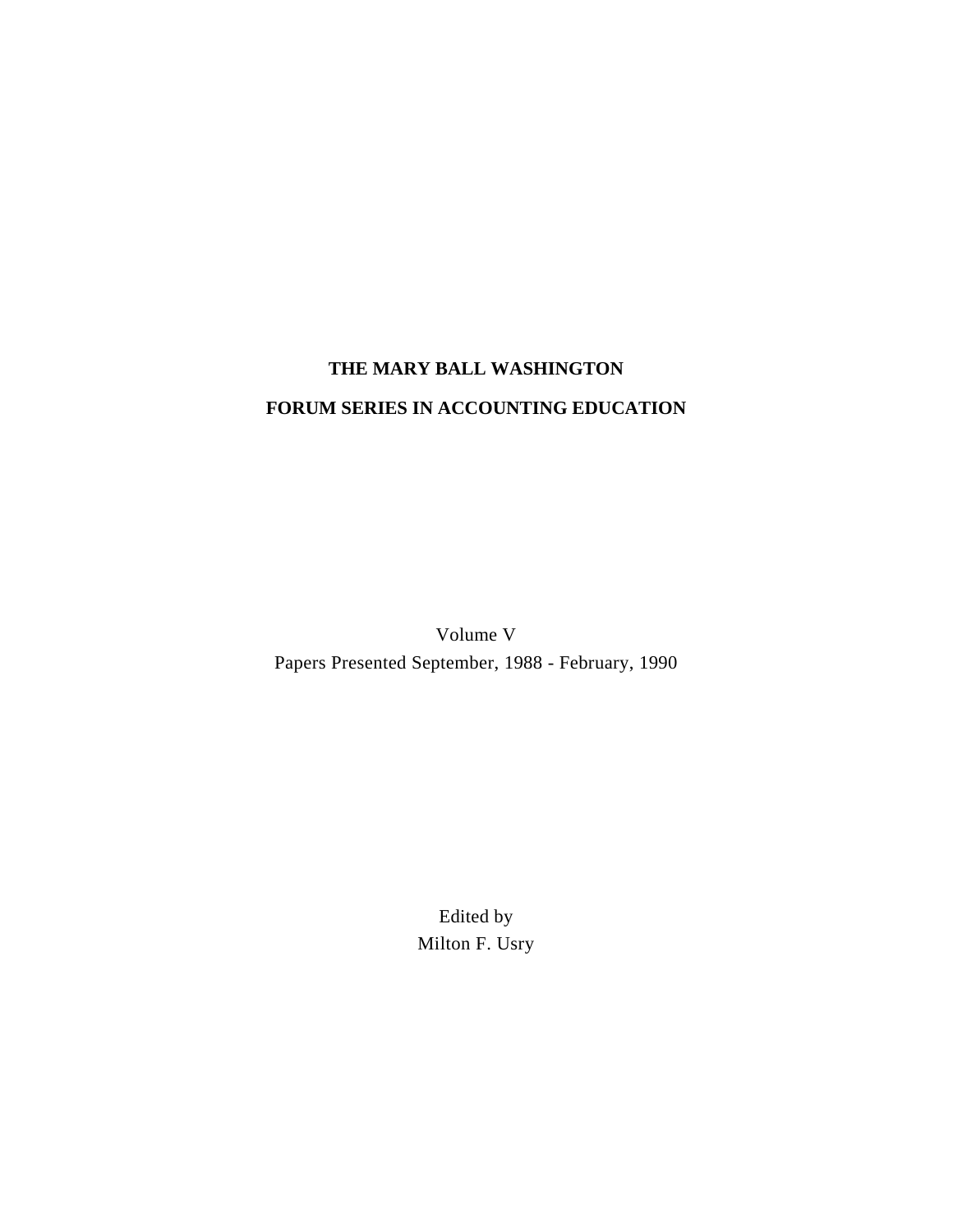## **Some Reflections on Standards Setting**

by J. T. Ball Assistant Director of Research and Technical Activities Financial Accounting Standards Board

## Historical Perspective<sup>1</sup>

Standards setting for financial reporting is relatively young in the United States and reflects only about fifty years of effort. In fact, the Committee on Accounting Procedure (about which you will learn more shortly) issued its first three Accounting Research Bulletins exactly fifty years ago this month--in September 1939. Although the Bulletins drew on prior work, they were the beginning of organized standards setting by a private sector accounting body in the United States.

The fact that standards setting is relatively new reflects the fact that accounting is a relatively young profession. The first "national" association of accountants in the U.S. was founded in 1887 with 31 members. It was the American Association of Public Accountants, the first direct parent organization of the American Institute of Certified Public Accountants. Thirty years later, in 1917, the American Association of Public Accountants became the American Institute of Accountants (AIA) and forty years after that, in 1957, it became the American Institute of Certified Public Accountants (AICPA).

Bodies That Have Set Financial Accounting Standards<sup>2</sup>

Before private sector accounting organizations showed interest in establishing accounting standards, the federal government and the stock exchange appeared to have some interest in undertaking the endeavor. Although often cited as the first effort in the United States at setting accounting standards, the 1917 Federal Reserve Bulletin, "Uniform Accounting," was mostly a recitation of auditing procedures drawn from an internal Price Waterhouse document. As to accounting, it called for three years of profit and loss and a balance sheet. That Bulletin was revised in 1929 but remained primarily an auditing pronouncement.

Expressions of individual views of members of the FASB and its staff are encouraged. The views expressed in this article are those of Dr. Ball. Official positions of the FASB on accounting matters arc determined only after extensive due process and deliberation.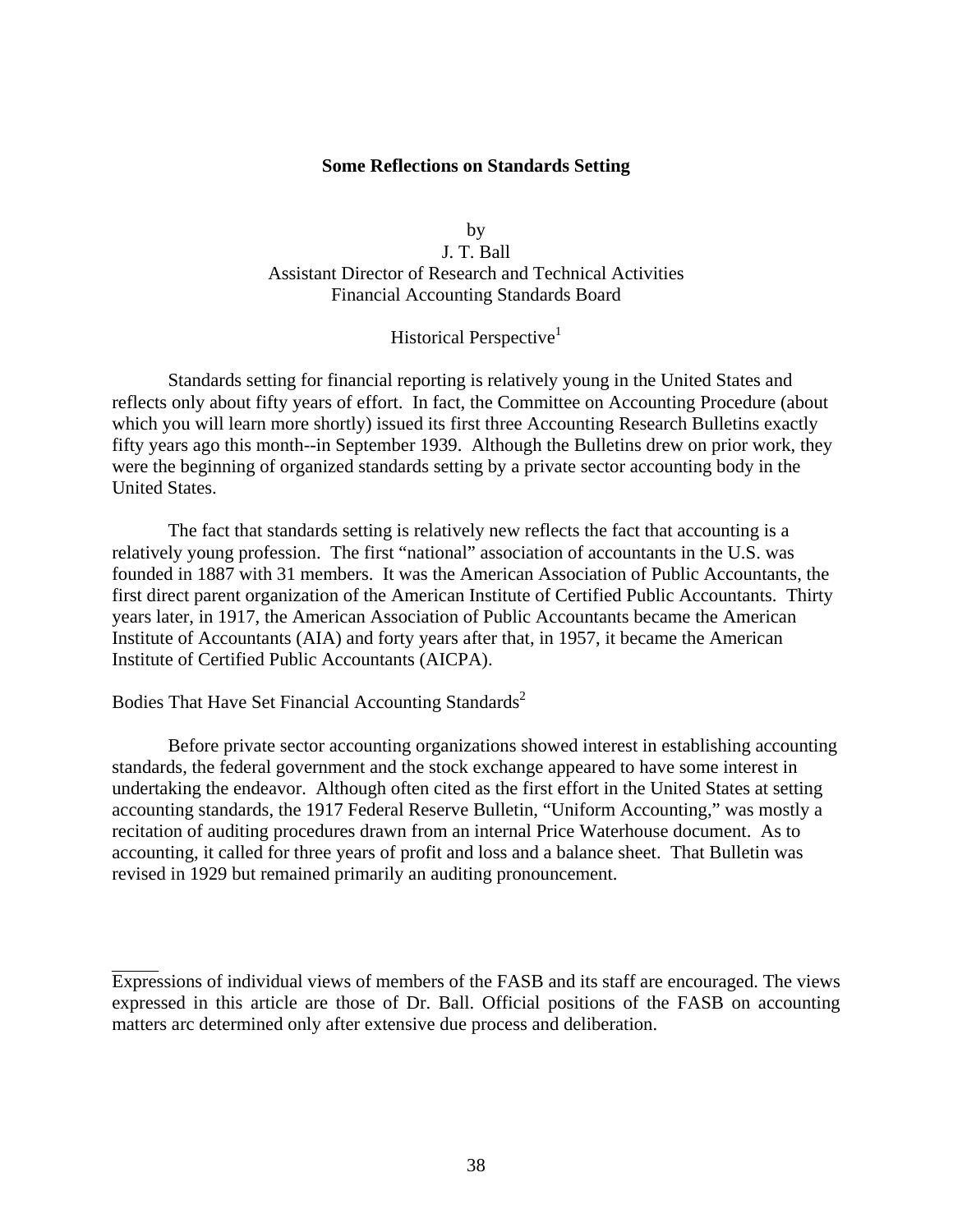The stock market crash of 1929 raised the New York Stock Exchange's (NYSE) interest in accounting. The NYSE urged the AIA to appoint a committee to cooperate with the exchange in developing accounting guidance. In late 1930, the AIA created the Special Committee on Accounting Procedure. The committee addressed the accounting for stock dividends in 1931 and the accounting for foreign exchange in 1932. A 1934 pamphlet on "Audits of Corporate Accounts" listed five accounting rules later adopted by the membership of the AIA; the five rules were also later adopted in Accounting Research Bulletin No. 1 and now appear in Chapter 1 of Accounting Research Bulletin No. 43. As accounting rules go, they have held up amazingly well!

The Securities Act of 1933 was enacted May 27, 1933. It was first administered by the Federal Trade Commission (FTC), which was authorized to prescribe forms and reporting requirements. Although the FTC expressed interest in accounting, it was soon replaced by the newly established Securities and Exchange Commission (SEC) as the administrator of the Act.

The SEC was created by the 1934 Securities Exchange Act and charged with administering the 1933 and 1934 Securities Acts. The SEC soon found the need for expert accounting advice, created the office of the chief accountant, and appointed Carman G. Blough as the SEC's first chief accountant. The SEC issued its first Accounting Series Release in 1937, beginning a new series the SEC would use to give its views on accounting matters. While the SEC had the legislated power to establish accounting rules, Carman Blough generally looked to the AIA to do so. Commissioners at the SEC have, with very few exceptions, come from disciplines other than accounting (mostly law) and tend to look to the SEC staff on accounting matters. Accordingly, as the accounting experts at the SEC, the SEC staff has great power that it has generally used with considerable restraint.

Although a small, special committee with the same name operated earlier, the AIA established the Committee on Accounting Procedure (CAP) in 1939 with 22 members as it was to exist for the next two decades. To emphasize the importance of the committee, the president of the AIA served initially as its chairman, although that changed. The CAP issued three Accounting Research Bulletins in 1939, and, during the next 20 years, issued a total of 51 ARBs, which included eight Terminology Bulletins. ARB 43 was a codification of the first 42 Bulletins, and thereafter Terminology Bulletins were a separate series and were no longer issued as ARBs. Much of the effort of the CAP was devoted to "fighting fires" and dealing with the pressing accounting issues of the day. The committee had only a very small staff, so much of the work was done by committee members on a part-time basis.

In 1959, the AIA changed its name to the American Institute of Certified Public Accountants and the Committee on Accounting Procedure was replaced by the Accounting Principles Board (APB). The APB had 21 to 17 members at various times, but for most of its life had 18 members, all part-time. The APB was supported by a research staff and a small administrative staff. During the 14 years the APB was in existence, it issued 31 Opinions and 4 Statements. Its Opinions were expected to be followed in practice, and its Statements gave the board's views on accounting matters but were not necessarily expected to affect practice. In addition to the pronouncements that it issued, the APB approved Accounting and Audit Guides prepared by AICPA industry committees.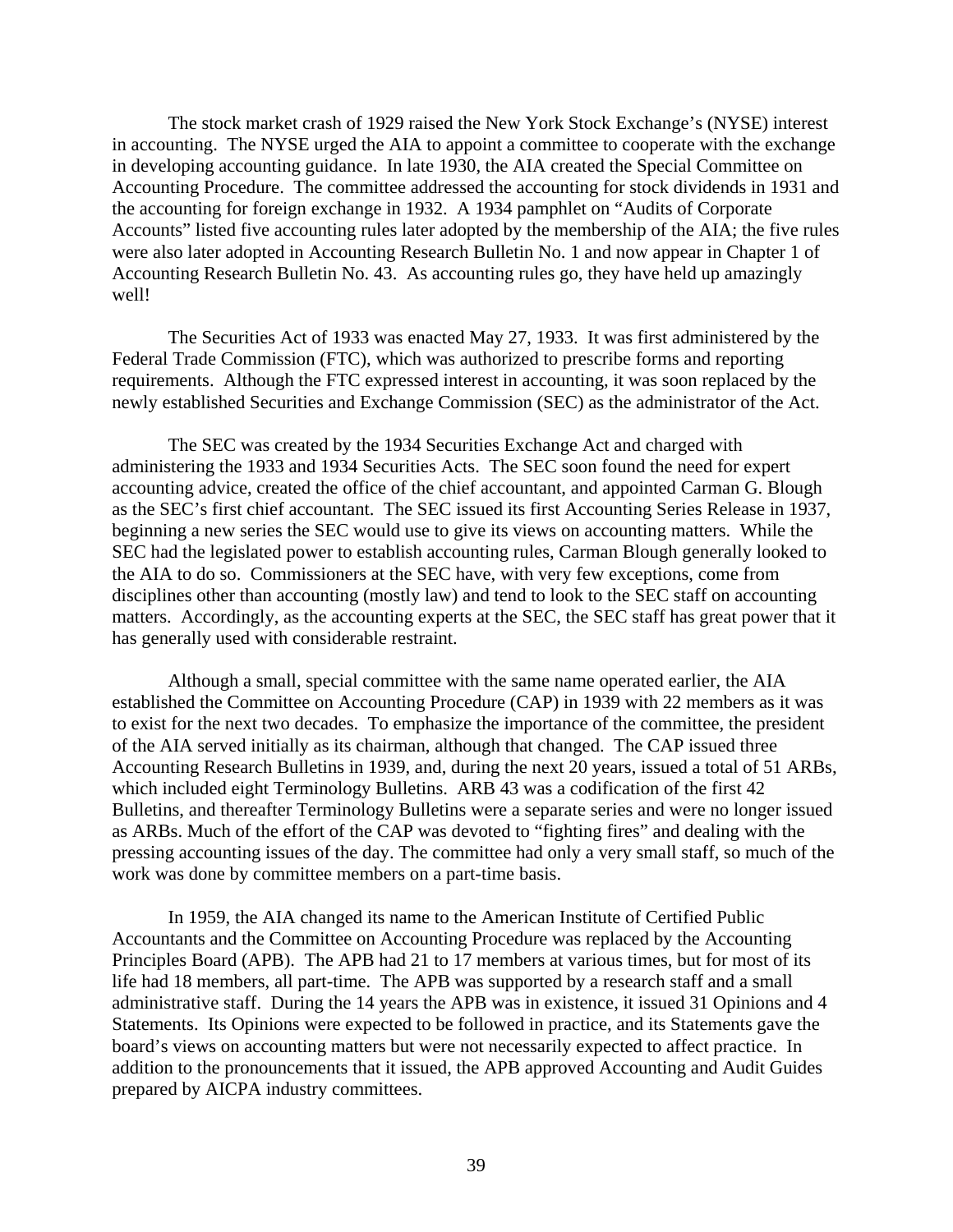The APB was disbanded in 1973 and replaced by the Financial Accounting Standards Board (FASB). The FASB has seven full-time board members (although it has twice had only six members serving while a vacancy was being filled). It has full-time research and administrative staffs. To date, it has issued 102 Statements, 6 Concepts Statements, and 38 Interpretations (but it has issued no Concepts Statements since 1985 and no Interpretations since 1984). The FASB issues Technical Bulletins developed by its staff with board oversight and has issued 47 to date, beginning in 1979.

When the FASB replaced the APB in 1973, the AICPA established the Accounting Standards Executive Committee (AcSEC) as the AICPA's senior technical committee on accounting matters. AcSEC normally has 15 part-time members and a full-time staff. It issues Statements of Position (SOP), Practice Bulletins, and Accounting and Audit Guides, the last in conjunction with AICPA industry committees. AcSEC pronouncements are reviewed by the FASB before they are either exposed for comment or issued in final form.

The most recent and final entrant is the FASB's Emerging Issues Task Force (EITF). It began in 1984 and has had 15 part-time members, but that number is expected to reduce with the mergers now taking place between some of the major accounting firms who are represented on the task force. The EITF is supported by the FASB staff. To date, the EITF has considered 200 issues and reached a consensus on 131 of them. It did not reach a consensus on 25 and the remainder were addressed by the FASB, SEC, or AcSEC or are still under consideration.

#### Accounting Principles Board

The APB was, for all practical purposes, two distinctly different organizations during its life. At the beginning, the APB expected research to "find the truth" through research studies that it commissioned to examine various accounting issues. The expectation was that the researcher would discover the "true" answer and that answer would be brought to the APB to be approved (i.e., "rubber stamped"). The board was composed primarily of managing partners of accounting firms, including the major firms, who were expected to require their firms to adhere to the "true" answers adopted by the APB. Initially, the APB held few meetings, such as once each quarter, and the meetings were short, such as a half day with lunch.

Nearly four years passed before the APB issued a pronouncement. Then, in short order, it issued two Opinions that addressed emerging issues arising from the 1962 Revenue Act. APB Opinion 1 addressed the need for income tax allocation for accelerated depreciation allowed by the Act when slower depreciation was used for financial reporting. APB Opinion 2 addressed the accounting for investment tax credit. Neither Opinion was preceded by research to find the "truth" as had been envisioned when the APB was created, and, like its predecessor, the Committee on Accounting Procedure, the APB's initial pronouncements addressed pressing accounting issues in practice.

At the end, board members were primarily senior technical partners of accounting firms whose jobs often required them to deal with emerging problems in practice. The board held six to eight meetings per year that lasted for three to four days, and committees composed of board members frequently met in between board meetings. The board had heavy output, with almost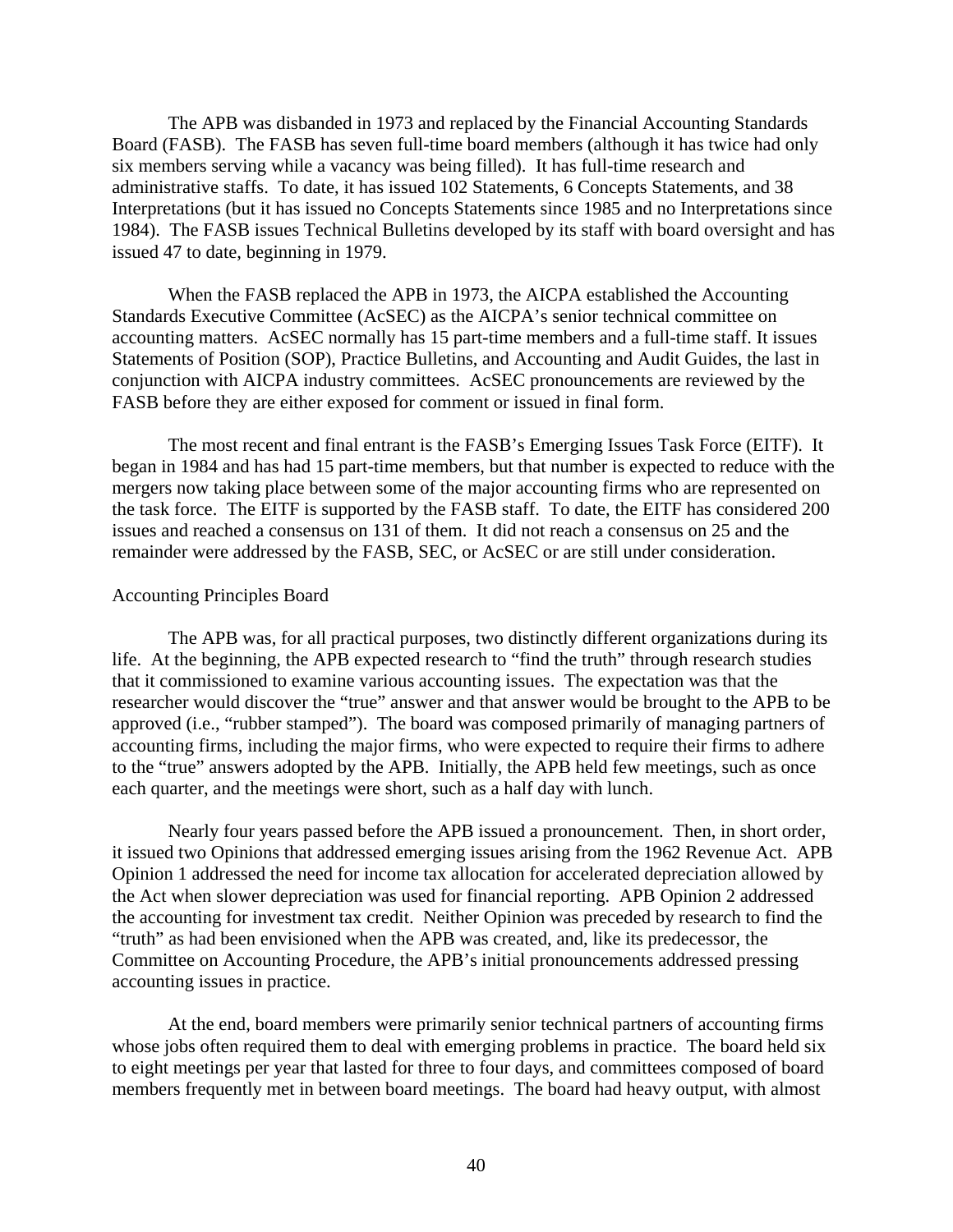one-half of all APB Opinions issued during the last three of the fourteen years the board was in existence.

The APB had a number of other changes as well. In composition, the APB started with 18 members, was increased to 21 members (although only 20 members served for a while), and then decreased back to 18 members (of which only 17 were serving when the board was disbanded in 1973). Generally, all of the "Big 8" accounting firms were represented and there were 2 accounting professors, 2 members from industry, and members from accounting firms outside the "Big 8" but usually within the 25 largest accounting firms. During its entire existence, the APB was composed entirely of CPAs who were members of the AICPA. A security analyst, who was also a CPA, served on the board at the end.

The APB employed little or no due process in the beginning, although copies of drafts under consideration often circulated informally and extensively. In the mid-1960s, the APB started releasing copies of exposure drafts of proposed Opinions for comment. Near the end, the APB also began holding public hearings (in the early 1970s).

The authority of APB Opinions was always a problem. At first, they rested on their "general acceptability." After 1965, departures from APB Opinions were required to be disclosed.

One of the problems ascribed to the APB was the fact that its members served only part time. APB members were senior persons with other extensive full-time responsibilities: senior partners in accounting firms, senior executives in industry, senior professors at universities, etc. They could not give the APB their undivided attention, and APB projects could not be completed as fast as some people believed they should be. AICPA staff support to the APB was also quite limited, and APB members often called upon associates to provide support and draft materials for the board or its committees. AICPA research staff were also often called upon to draft APB documents, which disrupted research projects and caused them to be delayed.

Some suggested that independence was a problem for APB members, that is, APB members lacked independence. The assertion was that a partner in an accounting firm would be swayed on an issue being considered by the APB by the wishes of a major client. In my opinion, this was a problem more of perception than of fact. Different clients had different views on the solutions to accounting issues, and all clients could not be satisfied even if an APB member had been inclined to do so. Further, in some cases APB members supported accounting methods they had imposed on clients in prior years over the clients' objections. That they would support the same methods in APB deliberations should not have been surprising, but they were criticized for favoring the particular methods used by their clients.

The composition of the board was also a problem, as industry was unhappy with its small representation. Originally, industry was represented by two APB members, but that was reduced to one when a security analyst was appointed. That one industry representative resigned shortly before the APB was disbanded, and the APB went out of existence with no industry representative serving.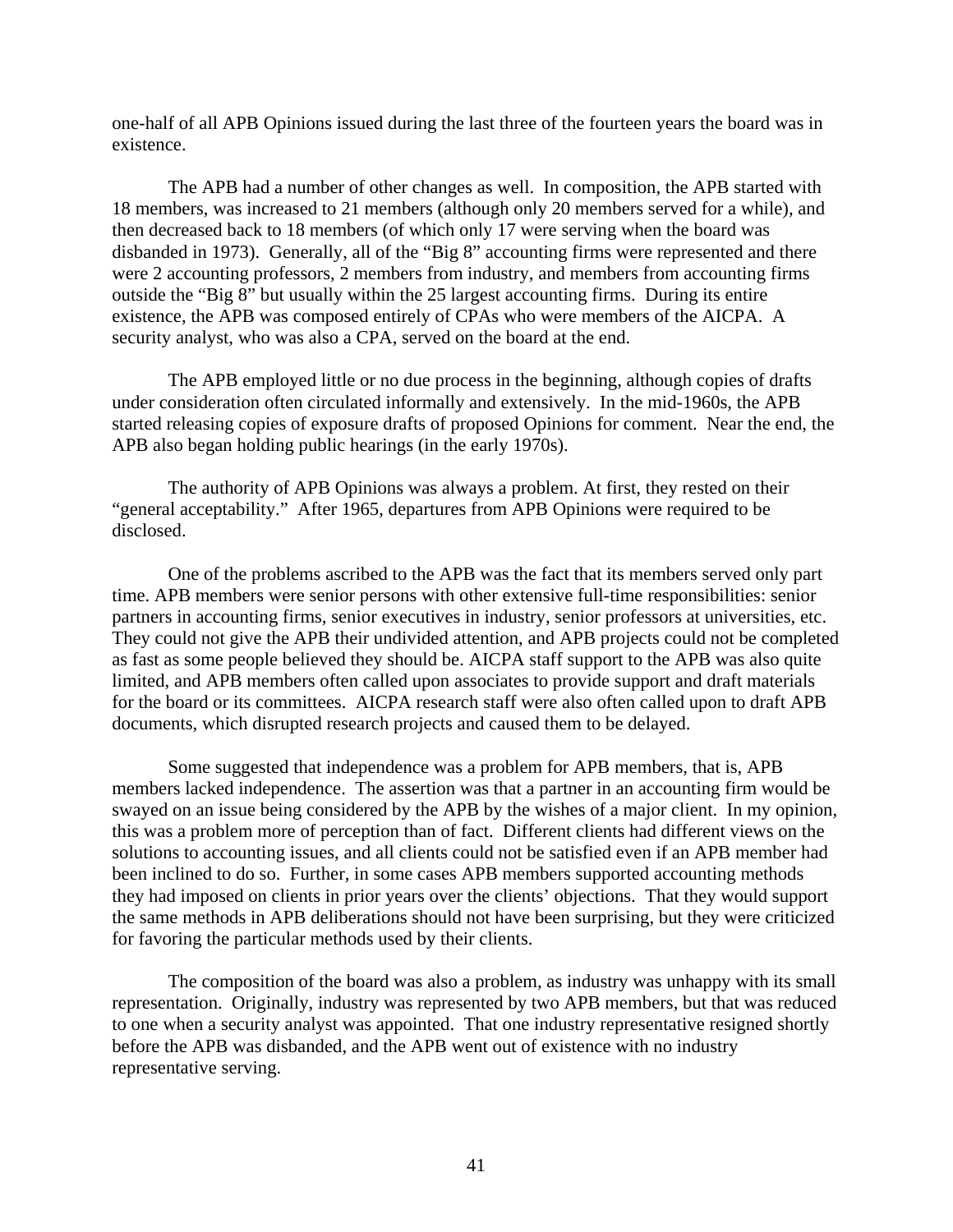Another problem asserted by some was that the APB dealt in rules rather than in objectives, that is, the APB's failure to define the objectives of financial reporting caused it to approach each new accounting issue ad hoc. Board members had no "compass;" members addressed problems from different perspectives, so they often did not agree on what was to be accomplished. (Usually, board members tended to be divided by some having a balance sheet view of an issue while others viewed it from an income statement perspective.) The two efforts undertaken to define the objectives of financial reporting were not very helpful as they described the accounting rules that then existed rather than what the rules should be. The first effort was the Grady research study (Accounting Research Study 4, An Inventory of Generally Accepted Accounting Principles), and the second was APB Statement 4 (Basic Concepts and Accounting Principles Underlying Financial Statements of Business Enterprises). The APB felt that it needed to identify all of the rules that then existed, however, before it could undertake defining what the objectives of financial reporting should be.

The accumulation of actual or perceived problems caused the AICPA to commission two "blue ribbon" studies to address the problems: the Trueblood Study to define the objectives of financial reporting and the Wheat Study, which started as how the APB could improve its operations and do a better job in establishing accounting principles. As you probably know, the Wheat Study concluded that this could best be accomplished by replacing the APB by a new standards setting body to be known as the Financial Accounting Standards Board.

There were several different influences, in my opinion, related to that conclusion by the Wheat Study group. The first was that Robert M. Trueblood, the then managing partner of Touche Ross, had previously proposed in a speech at an annual meeting of the American Accounting Association that the APB be replaced by a small full-time board. The second was the desire of industry for more representation on the body that established the accounting rules by which industry's performance was measured; if industry could not have more seats on the eighteen-member APB, it could have greater proportional representation by keeping its one seat if the size of the board were reduced. Another was the discontent that the APB had not established the objectives of financial reporting; while that effort was then underway by the Trueblood Study group, some believed that a new independent body might be more likely to implement the results than would an APB composed of part-time board members feeling the need to address the problems they were currently facing in practice. And finally, I personally believe (even though I have never heard anyone from an accounting firm suggest this) that some accounting firms represented on the APB thought that it would be less expensive to contribute \$50,000 or so annually to finance the operation of an independent standards-setting body than to make the extensive time available being spent by a senior partner and one or more associates on the work of the APB.

#### Financial Accounting Standards Board

The FASB started in 1973 with great fanfare, including a large "kick-off" dinner in the grand ballroom of the Waldorf-Astoria hotel in New York City, and high hopes and expectations. While the fundamental organization is still in place much as originally envisioned, there have been significant changes over time.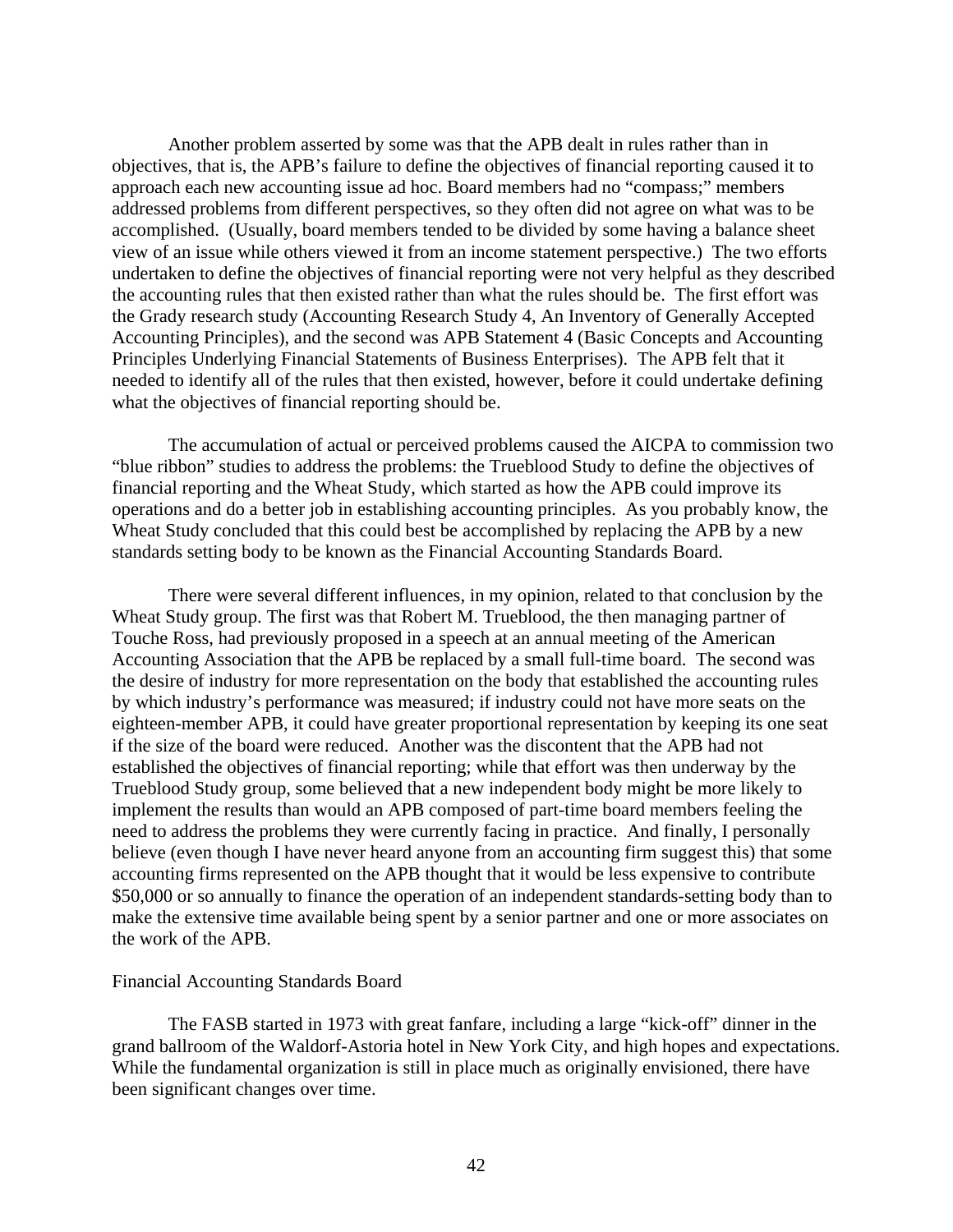After adopting its initial agenda in April 1973, the board had lots of work to do on seven new projects, and nothing to deliberate. Board members served as project directors with each of the seven board members heading a project and directing staff research. After about a year, board members started spending time in board meetings deliberating issues and answers as projects started maturing. They also needed to read comment letters and prepare for public hearings. The staff was put in charge of projects as project managers and often chaired task forces. After the transition to the new arrangement, board members served only as advisors on projects. Recently, board members have started chairing task forces again.

For the first five years, the FASB held closed meetings (i.e., not open to public observation) as had its predecessors. Because most government meetings were starting to become open to public observations (i.e., moving into the "sunshine"), the FASB opened its meetings to the public in 1978. It observes this scrupulously; no more than three board members can meet with constituent groups to discuss technical issues unless the meeting is announced as open to the public, as four board members constitute a quorum and the meeting would be a board meeting that the public could attend.

Originally, as recommended by the Wheat Report, four board members were CPAs drawn from public practice, and the other three were from industry, academe, and government. No more than two could dissent to the issuance of an exposure draft or statement (called a 5-2 voting requirement, but it could also be 4-2). Both requirements were eliminated in 1977 when the voting requirement was reduced to a simple majority. (The trustees of the Financial Accounting Foundation are currently considering whether to reinstate the supermajority voting requirement.)

Originally, the Financial Accounting Standards Advisory Council (FASAC) was to meet once each year with the FASB chairman serving as the FASAC chairman, who would report to board members following the meeting. From the start, however, Marshall Armstrong, the first chairman of both the FASB and of FASAC, called for quarterly meetings of FASAC with all board members present. FASAC got a separate chairman in 1977, and Paul Kolton, the former chairman of the American Stock Exchange, continues to serve in that capacity.

The FASB has had and continues to have a wide range of projects. As one of its first seven projects, the board placed Objectives of Financial Reporting on its agenda. The name of the project was subsequently changed to the Conceptual Framework and the scope of the project was considerably broadened as the project evolved. The product generally emanating from the conceptual framework is a Statement of Financial Accounting Concepts; concepts statements are intended to provide guidance to the board in developing standards rather than to immediately and directly change practice, as do Statements of Financial Accounting Standards.

The FASB has always also devoted considerable resources to its major projects. These projects generally require several months to be defined in broad terms before they are added to the agenda, because the board has found that care at the beginning saves time from false starts later on. Once a major project is on the agenda, the first step is to appoint a broadly diverse group of knowledgeable individuals to a task force that will advise on the development of a discussion memorandum or similar initial discussion document that defines the issues and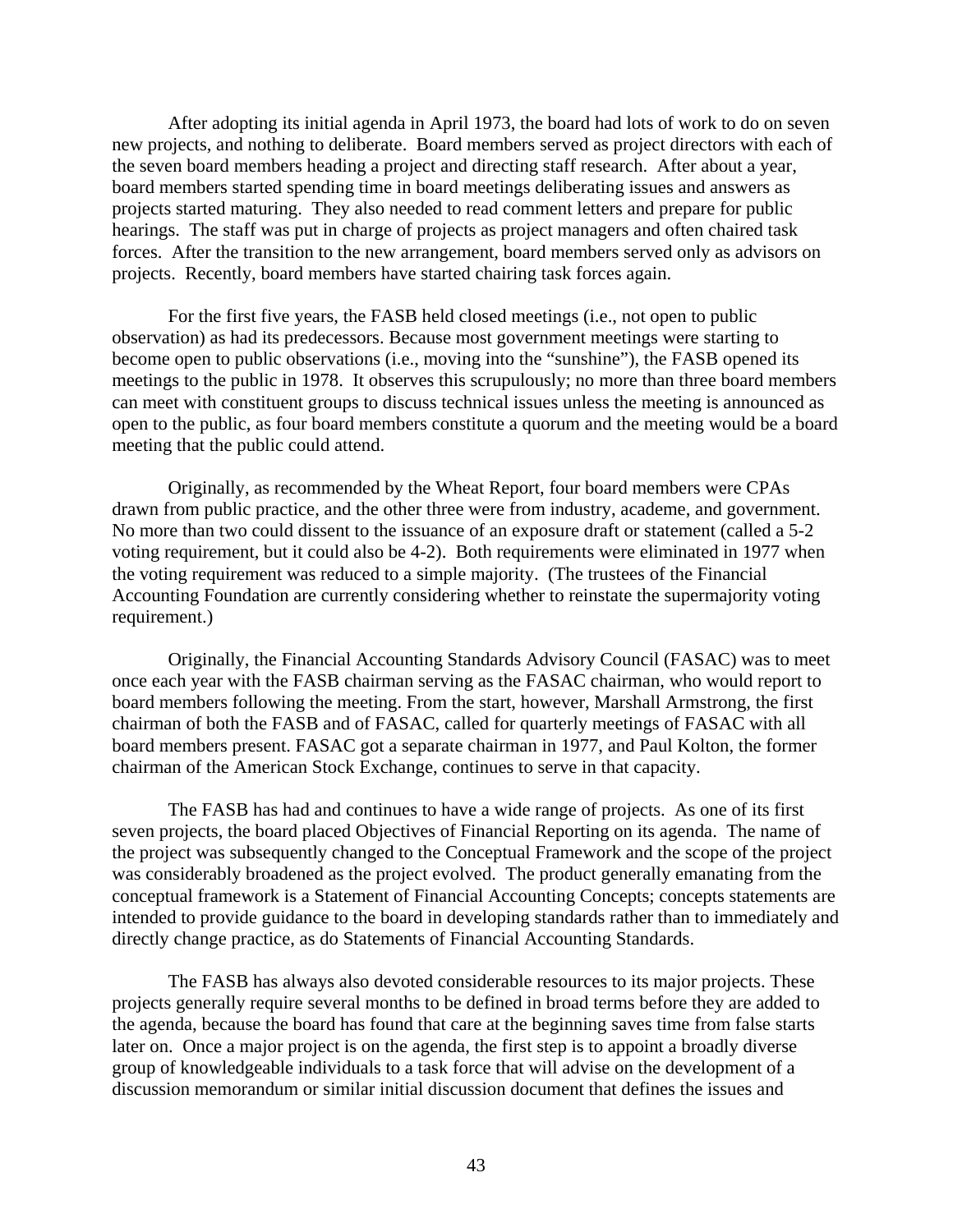identifies possible solutions. The task force usually has from twelve to twenty members. It may be chaired by an FASB staff member, a board member, or a member of the task force. Instead of or in addition to a discussion memorandum, a document known as "Preliminary Views" may be issued that contains the board's tentative thinking on answers to the issues. A public hearing is held to obtain input on the discussion memorandum or preliminary views. After obtaining public input, the board deliberates the issues in considerable depth and issues an exposure draft of a proposed FASB Statement for comment; a public hearing may also be held. If the board changes the answer significantly as a result of the public input obtained, a second exposure draft is issued for comment. Ultimately, the board issues a final FASB Statement. The task force may be continued to assist in considering implementation problems that surface for the new standard or may be disbanded and a different implementation group appointed if one is needed.

Within a year or so after the FASB began operations, a significant portion of its resources became committed to dealing with implementation and emerging issues. Each new FASB Statement has implementation problems that surface after the statement is issued, and those problems may continue to surface for years with reduced intensity. New types of transactions, new legislation--especially income tax legislation, and other new developments raise new accounting questions. As much as a third of the FASB staff time is spent dealing with these implementation and emerging issues, and considerable board time is often also involved. For the past five years, the FASB's Emerging Issues Task Force has been a significant player in this activity, but more about the EITF shortly.

A final type of FASB project that required considerable effort some years ago was extractions of specialized industry accounting principles and practices from AICPA Industry Accounting and Audit Guides and SOPs. In the early days of the FASB, the FASB encouraged the Accounting Standards Executive Committee of the AICPA and its industry accounting committees to deal with specialized industry accounting problems. The AICPA had committees in place that were knowledgeable about the unique accounting practices that existed for rate regulated public utilities, insurance companies, banks, savings and loans, etc. and that could deal with accounting problems that might arise in those industries. As the AICPA committees did so, affected parties in industry began to object to the very limited due process by which new accounting rules were adopted by the AICPA. In response, the AICPA began issuing exposure drafts of proposed new rules before they were adopted and, in some cases, holding public hearings to give affected parties an opportunity to be heard before new rules were adopted. Industry then objected that the AICPA was creating a second standards setting body in competition with the FASB and objected to that in view of the creation of the FASB only a few short years before as THE standards setting body to replace the AICPA's Accounting Principles Board. The SEC said that the FASB should find a way to itself deal with these specialized industry accounting problems.

As a consequence of those developments, the FASB concluded that it should extract all of the specialized industry accounting principles and practices described in the AICPA's industry guides and SOPs and adopt them in FASB Statements, following normal due process, so that the FASB would be responsible for the "repairs and maintenance" of the specialized accounting. Although most of the actual work involved was done by the FASB staff, in some cases with the assistance of task forces of industry experts, the activity occupied three years and resulted in the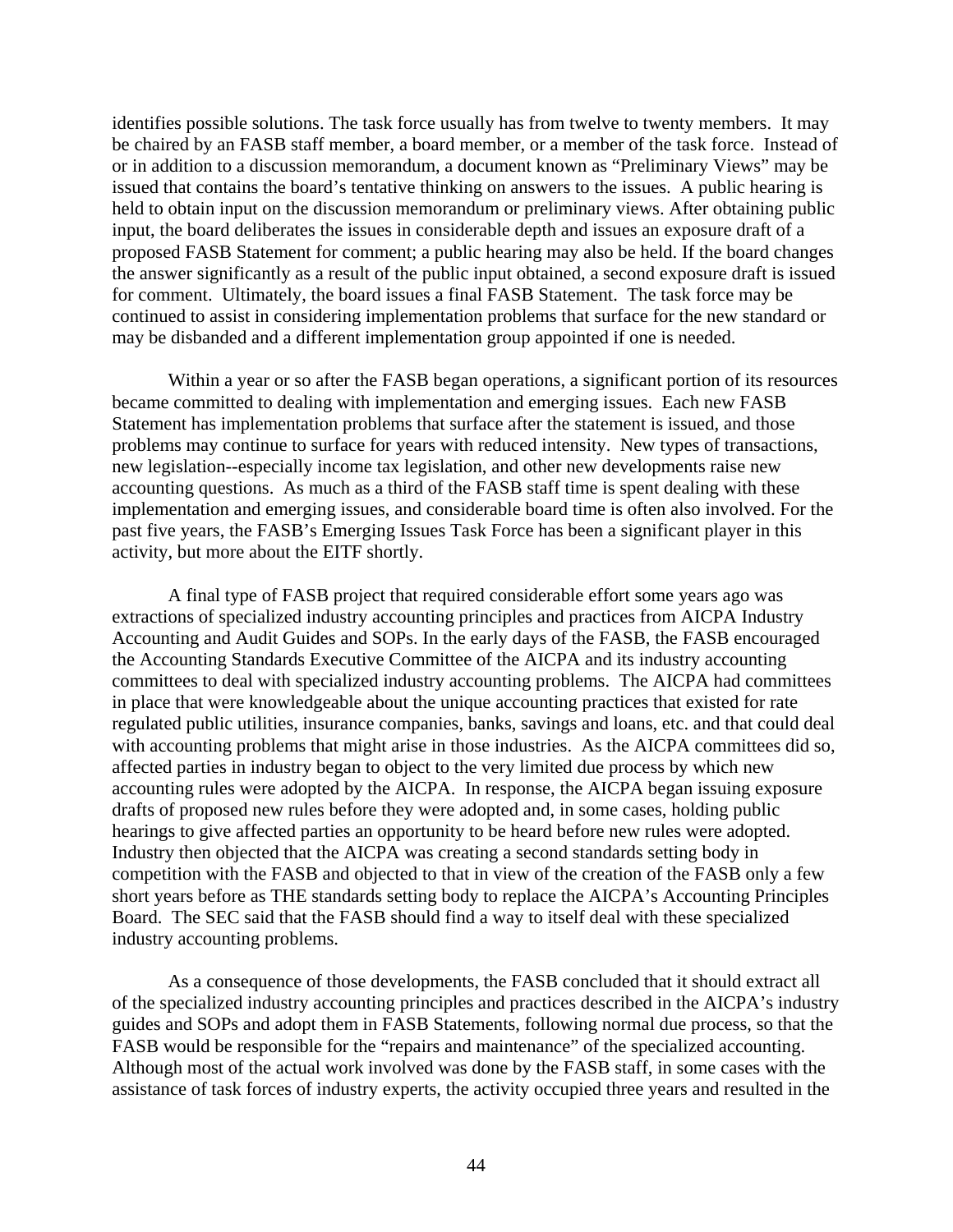issuance of fifteen FASB Statements. In part, all of these additional statements being issued along with other statements that the FASB issued from its other agenda projects led to charges from some of "standards overload," although some of us at the FASB wondered why putting an FASB "brown cover" around existing AICPA accounting rules should cause any new burden for persons applying the rules irrespective of whether they had an AICPA or an FASB cover around them.

## The Transition Problem

One of the most difficult issues in adopting new accounting requirements is transition, that is, how to get from where we are now to what the new rules call for. The possibilities are (1) to apply the new rules retroactively as though they had always been in place and restate previously issued financial statements, (2) to include the cumulative effect of retroactive application in the current year, or (3) to apply the new rules only to future transactions and continue to report prior transactions under the accounting methods used in the past.

There is simply no good answer to the problem of transition. Although different people have different preferences, and some feel very strongly about their particular preference, there is no single transition method that everyone will agree is best in all situations. Retroactive restatement may be lots of work and may be even impossible to do in some cases. Its appeal is that it provides the most comparability among different years presented. That may not be the case, however, if companies would not have made the same decisions if the new rules had been in effect in prior years when the companies entered into the transactions that are now to be retroactively restated. Including the cumulative effect of retroactive application in current income suffers from the same problems and, in addition, distorts income reported in the current period. Finally, applying the new rules prospectively only for new transactions causes noncomparable reported results among years, particularly if a transaction is reported over a number of years, such as a lease or a depreciable asset.

A combination of transition methods may sometimes be permitted, such as allowing companies that have the information available to retroactively restate and allowing those that do not to apply the new rules prospectively. While such an approach may sound reasonable, permitting alternatives in how different companies apply the new rules produces confusion among financial analysts and other users of financial statements as they attempt to determine the effects of the new rules on different companies' reported results. This confusion tends to be compounded if some companies adopt the new rules early (that is, as soon as they are permitted to do so) and other companies delay adoption as long as possible. All standard setting bodies tend to decide what transition method should apply for each new rule when the rule is issued and to select the least bad transition method in the circumstances.

#### Ongoing Controversies

A few controversies continue to surround the FASB; they are not new and also existed for the FASB's predecessors. One is what the composition of the board should be, and generally this is the question of how much representation industry should have*.* Initially, the board had only one member drawn from industry. Now, two of the seven board members are viewed as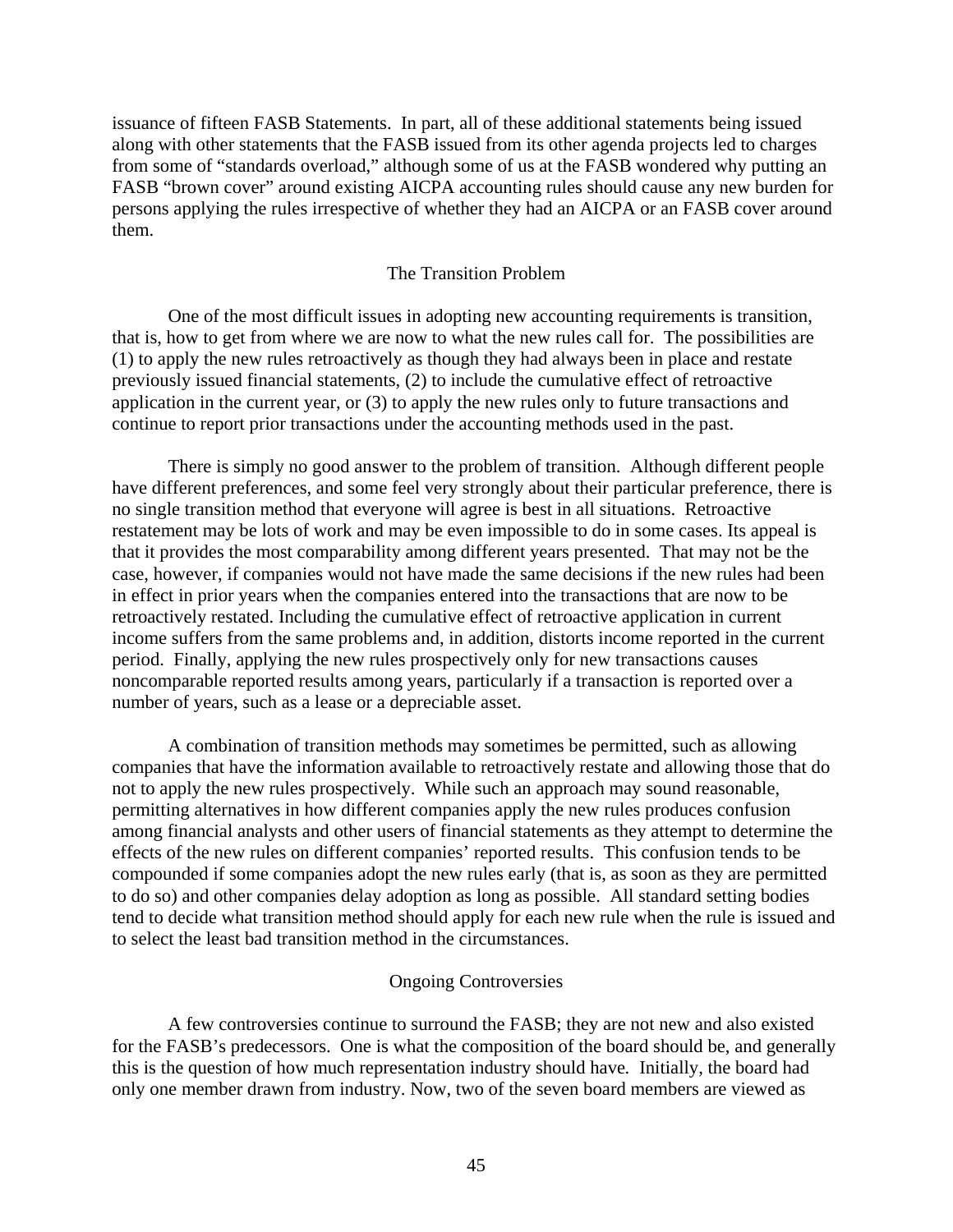having come from industry, but one of those also has a background in teaching and in public accounting. I believe that it is fair to say, however, that industry generally feels that it should have greater representation on the board and that only board members with significant experience as preparers of financial statements can fully appreciate the problems that preparers of financial statements encounter in applying new accounting rules.

Another ongoing controversy is whether the standards setting body should be a public sector or a private sector body. Although most of the rules governing business (legal requirements, taxes, etc.) are established by the public sector, many are concerned that having a public sector body establish accounting rules would allow it to be unduly influenced by politics to establish rules favorable to the administration then in office. That is, if the economy needs heating up, issue accounting rules that would cause businesses to report better results irrespective of what is actually happening in the economy. Such fears should not be taken lightly when we consider regulatory accounting rules issued by federal agencies during the last few years to keep bankrupt savings and loans open so the federal insurance fund would not be forced to pay off depositors as required by law (rules such as allowing the loss from the sale of mortgages to be amortized over the remaining life of the mortgage sold). A private sector body is generally viewed as being much more independent of such political pressures. Ironically, that independence of the FASB has recently brought some in industry to suggest that having a public sector body establish accounting standards might not be such a bad idea, as industry has learned how to have greater influence with public sector agencies than it has with the FASB.

Another ongoing controversy is whether there should be broad standards or detailed rules. Almost everyone favors broad standards and almost no one wants detailed rules, but many believe that broad standards allow so much flexibility in application that they do not work in the real world. In addition, when the FASB attempts to issue a broad standard, it receives numerous requests for how to apply the standard in various kinds of situations and finds resisting those requests difficult. Generally, the board attempts to find a reasonable middle ground, but that probably does not satisfy those wanting either something more general or more detailed.

A final ongoing controversy is standards overload versus timely guidance. If you need the rule that is being issued, it is timely guidance; if you do not, it is standards overload. Being realistic, most of us believe we do not need a lot of new rules. On the other hand, the FASB hardly ever undertakes a new project without being asked to do so, so most new projects get added to the agenda at someone's urging. Most of that urging comes from public accountants, but some also comes from the SEC and other federal regulatory agencies.

## Emerging Issues Task Force

The EITF is broadly viewed as one of the best creations of the FASB. Actually, although the EITF was made operational by the FASB, it was the brainchild of another FASB task force. This all started because a Financial Accounting Foundation oversight report on FASB operations in 1982 included a comment that the FASB should provide more timely guidance. The report was not clear as to whether it was suggesting that faster guidance or a greater quantity of guidance was needed. This came at a time when the FASB had also been accused of contributing to "standards overload." The board decided that a fresh look at the problem was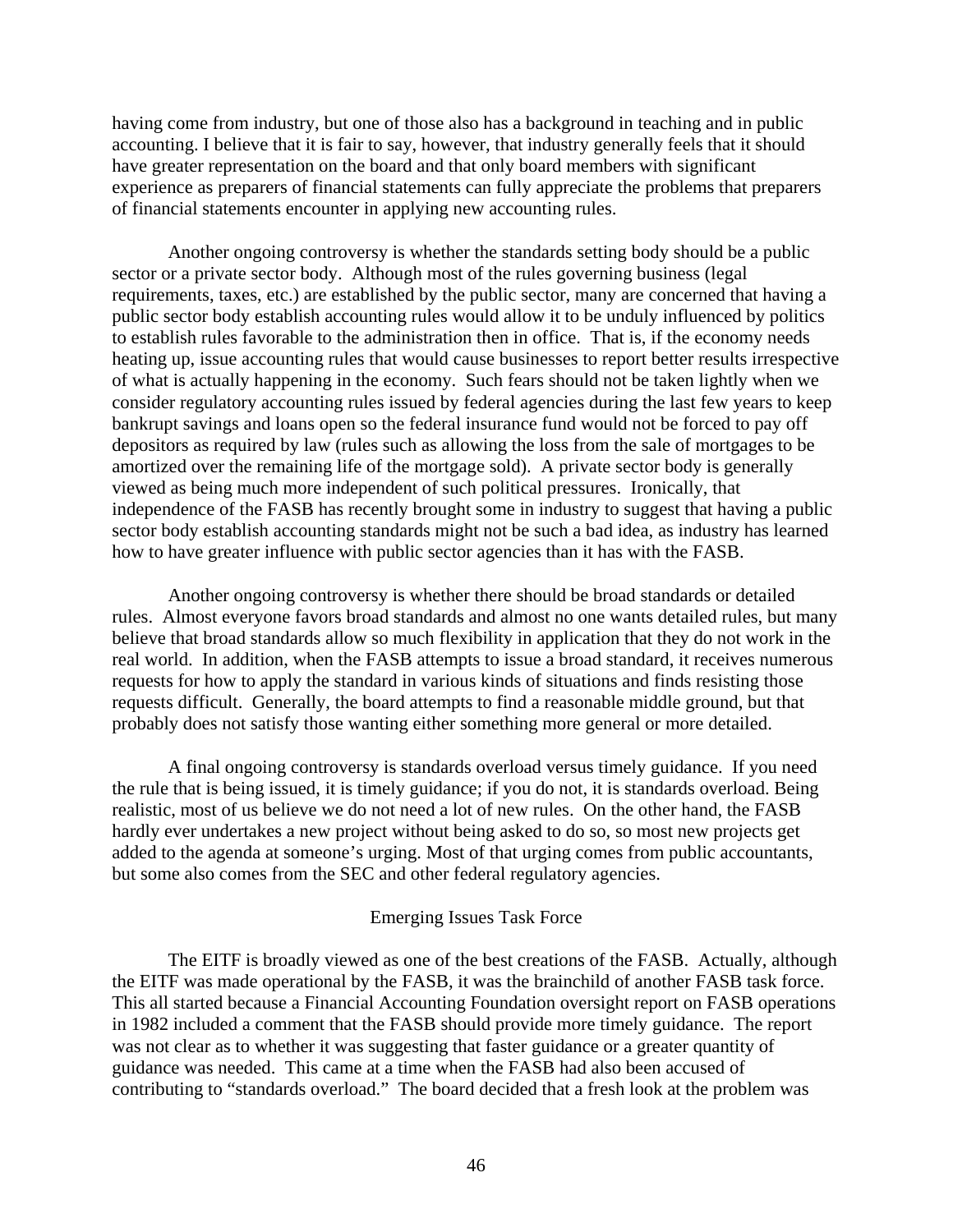needed, if in fact a problem existed.

Consequently, the board appointed a new "blue ribbon" task force on Timely Financial Reporting Guidance composed of seven members. Its chairman was Robert Thompson, a vice president of finance of Shell Oil, former chairman of the Financial Executives Institute, and a former chairman of its Committee on Corporate Reporting. Other members of the task force were the current chairman of the AICPA and two former chairmen of its Accounting Standards Executive Committee, the vice president of finance of International Business Machines, a former chairman of the Accounting Committee of Robert Morris Associates (the professional association of bank lending officers), and an attorney who served on the boards of several major corporations. Six of the seven were current or former members of FASAC and one was a trustee of the FAF, so all were very knowledgeable about the FASB and the issues that the task force would be studying (interestingly, two members of the task force were subsequently appointed as board members).

The task force was given a completely free hand in how to satisfy its charge of whether more timely guidance was needed and, if so, how it should be provided and by whom. The task force issued an invitation to comment that identified the issues involved. It also held a public hearing to which it invited commentators from a broad spectrum of the FASB's constituents to provide input. The chief accountant of the SEC testified at the public hearing at the task force's request, which is the only time to date that has happened. After receiving all of the input, the task force concluded that the FASB was generally doing a good job of providing timely guidance but recommended two ways to improve: (1) broaden the scope of the Technical Bulletins prepared by the FASB staff under board oversight so they could address more issues quicker and (2) establish a task force of individuals from public accounting and industry who would be knowledgeable about emerging accounting problems to identify the problems and, if possible, their solutions or to alert the board to the need for action by the FASB. The board accepted those recommendations and decided how to implement them and then sought reactions to its plans in an invitation to comment. The study and public involvement in this matter bordered on the extreme, in my opinion, but was worthwhile in hindsight in view of the important role now played by the EITF.

Fifteen members were appointed to the EITF in the summer of 1984 and the task force held its first meeting in July of that year. The EITF is composed of the senior technical partners of the "Big 8" accounting firms and of three smaller accounting firms, two representatives of the Corporate Reporting Committee of the Financial Executives Institute, one representative of the Management Accounting Practices Committee of the National Association of Accountants, and one representative of the Accounting Principles Task Force of the Business Roundtable. The individuals selected were thought to have very high probability of being aware of new accounting problems as they began emerging and before they were reported in financial statements and diversity in practice became established. The EITF is chaired by the FASB's director of research and technical activities as a nonvoting member, and the chief accountant of the SEC and a representative of the AICPA's Accounting Standards Executive Committee participate in meetings as nonvoting observers. (The size of the task force is expected to decline in the near future as a result of the mergers taking place among firms in the "Big 8.") Since its inception, the task force has met approximately every six weeks. Meetings are normally one day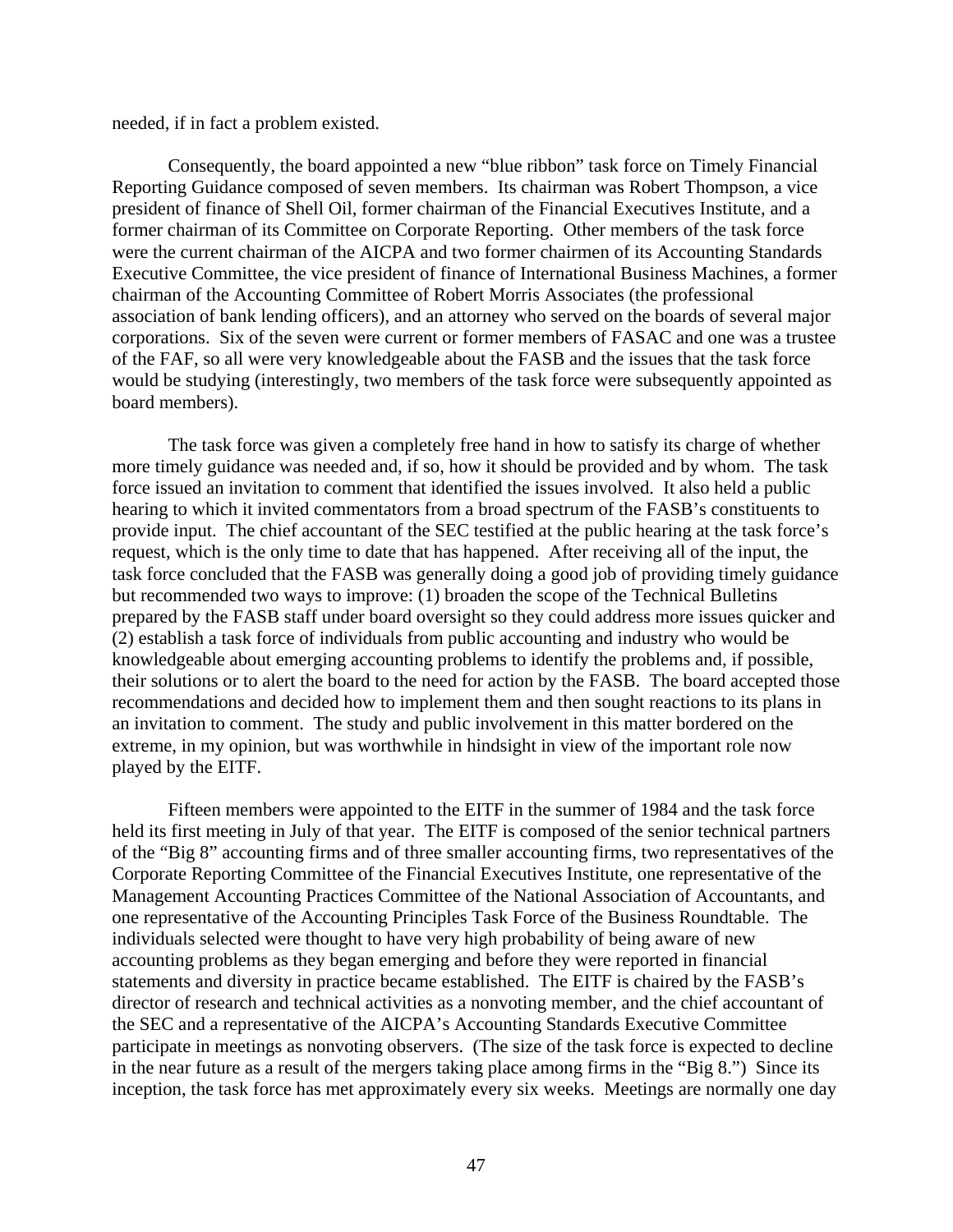each but occasionally last for two days. Six or more issues are usually discussed at a meeting, which is a large number in view of the complexity and importance of the issues usually addressed.

One early problem that has now been resolved was how to disseminate information from the task force. In part, this problem resulted from a conservative attitude at the FASB about having the task force issuing pronouncements. Initially, issue summaries describing problems being discussed by the task force and minutes of task force meetings were made available for purchase individually or by subscription. They were also available on the AICPA's National Automated Accounting Retrieval System (NAARS). Continuing requests for a better method of dissemination caused the FASB to finally create a looseleaf reporting service called EITF Abstracts containing summaries of all EITF discussions. A bound volume is also made available for purchase annually.

## Some Personal Conclusions

The conceptual framework has had a significant influence on standard setting by the FASB and will continue to do so. The framework will grow and change over time, but the change will be evolutionary rather than revolutionary. Originally, the board and FASB staff were the primary users of the framework. Now, constituents use it to evaluate FASB proposals. Young partners (and staff) of accounting firms and young accounting executives in industry studied the conceptual framework in college and are comfortable with it. As they replace the "old guard," the framework will have greater influence on accounting thought. It provides a common basis for understanding accounting issues and a compass for solving them.

Significant constituent involvement in the standard setting process is necessary. While it slows the process and may influence answers to some extent, the resulting product is healthier and better considered. (I doubt when the FASB was created that anyone envisioned the great amount of constituent involvement and interaction that now exists with the FASB.)

The EITF has been a greater success than most people contemplated when it was formed. It brings together all of the major "players" involved in financial reporting to consider the most current accounting issues before diversity begins. This includes all of the largest CPA firms and some smaller ones, accounting executives from industry, the SEC, AICPA, and FASB. It is very good on emerging problems and not so good on emerged problems (old ones that no one realized were problems for a long time).

The Wheat Study Report viewed dealing with emerging problems as part of the board's function, but the board and staff are too far removed from the real world of practice to be aware of all aspects of developing problems. Also, the FASB's due process tends to preclude quick answers, and the "deals" have changed by the time the FASB could act. (An investment banker told the FASB staff that many proposed transactions have a "shelf life" of about three months.)

A full-time, independent board is good for standards setting. It allows board members to devote all of their time, effort, and energy to the job. It produces a better product when a subject is subjected to the full due process. But it really works because the board considers all input